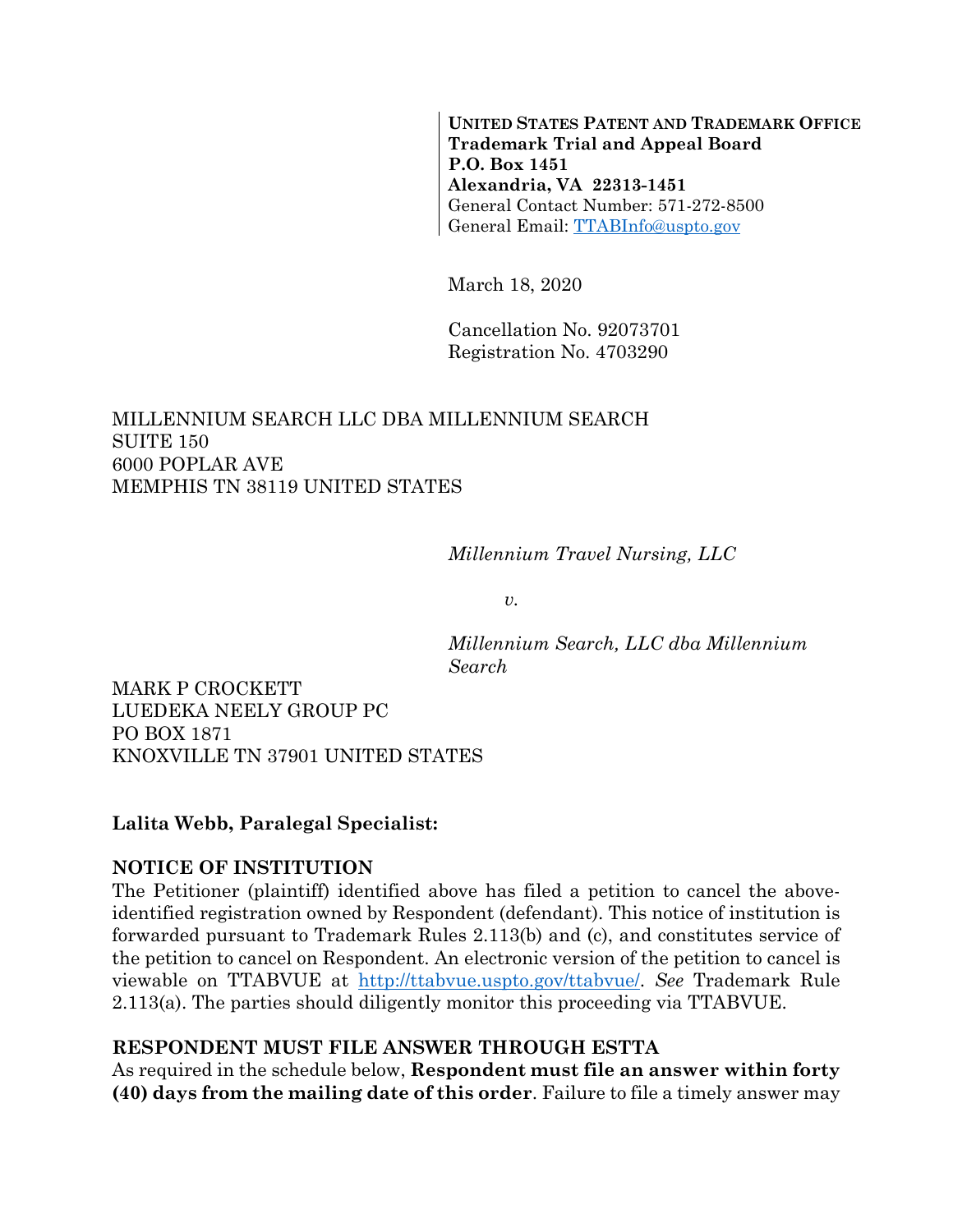result in the entry of default judgment and cancellation of the registration. Regarding when a deadline falls on a Saturday, Sunday or federal holiday, *see* Trademark Rule 2.196. Respondent must file the answer through ESTTA - Electronic System for Trademark Trials and Appeals, unless ESTTA is unavailable due to technical problems or extraordinary circumstances are present. An answer filed on paper under these limited circumstances must be accompanied by a Petition to the Director (and the required fee under Trademark Rule 2.6). *See* Trademark Rule 2.114(b)(1). In substance, Respondent's answer must comply with Fed. R. Civ. P. 8(b); it must admit or deny the allegations in the petition to cancel, and may include available defenses and counterclaims. Regarding the form and content of an answer, *see* Trademark Rule 2.114(b)(2) and TBMP § 311.

### **DUTY TO MAINTAIN ACCURATE CORRESPONDENCE INFORMATION**

Throughout this proceeding, the parties, and their attorneys or representatives, must notify the Board of any correction or update of physical address and email address, and should use the ESTTA change of address form. *See* Trademark Rule 2.18(b); TBMP § 117.

### **SERVICE OF ANSWER AND OF ALL SUBMISSIONS**

The service of the answer, of all other submissions in this proceeding, and of all matters that are required to be served but not required to be filed in the proceeding record, **must** be by **email** unless the parties stipulate otherwise. Trademark Rule 2.119(b). In the absence of a stipulation, service may be by other means **only** under the **limited** circumstances and in a manner specified in Trademark Rule 2.119(b). Regarding the signing and service of all submissions, *see* TBMP §§ 113-113.04.

The answer, and all other submissions, **must** include proof of service. As noted in TBMP § 113.03, proof of service may be in the following certificate of service form:

*I hereby certify that a true and complete copy of the foregoing (insert title of submission) has been served on (insert name of opposing counsel or party) by forwarding said copy on (insert date of mailing), via email (or insert other appropriate method of delivery) to: (set out name, and address or email address of opposing counsel or party).* 

 $Signature$ *Date\_\_\_\_\_\_\_\_\_\_\_\_\_\_\_\_\_\_\_\_\_\_\_\_\_\_\_\_\_\_\_*

#### **SUBMIT ALL FILINGS ONLINE VIA ESTTA**

Submissions **must** be filed via ESTTA, the Board's online filing system, unless ESTTA is unavailable due to technical problems or extraordinary circumstances are present. Trademark Rule 2.126(a). Submissions may be filed in paper form **only** under the **limited** circumstances specified in Trademark Rule 2.126(b), with a required written explanation. ESTTA is accessible at the Board's webpage: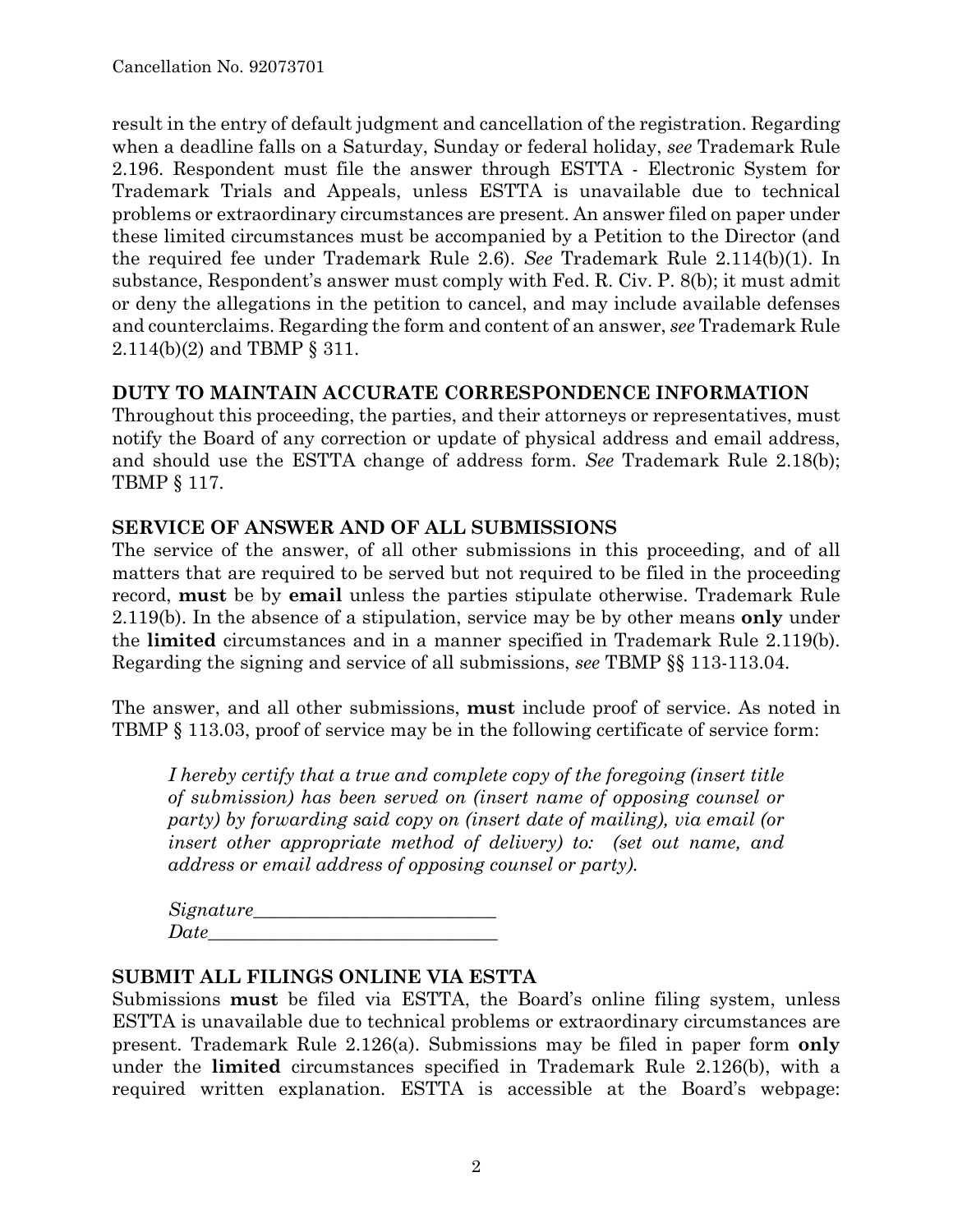http://estta.uspto.gov/. The page has instructions and tips. ESTTA offers various forms, some of which may require attachments and/or a fee. For technical questions, a party may call 571-272-8500 (Mon-Fri 8:30 a.m. to 5 p.m. ET) or email ESTTA@uspto.gov. This proceeding involves several deadlines, and due to potential technical issues, parties should not wait until the deadline to submit filings. The Board may **decline to consider** an untimely submission. Moreover, Trademark Rule 2.126 sets forth the required form and format for all submissions (*e.g.*, page limitations), and the Board may **decline to consider** any submission that does not comply with this rule, including, but not limited to motions, briefs, exhibits, and deposition transcripts.

#### **CONFERENCE, DISCOVERY, DISCLOSURE AND TRIAL SCHEDULE**

| Time to Answer                              | 4/27/2020  |
|---------------------------------------------|------------|
| Deadline for Discovery Conference           | 5/27/2020  |
| Discovery Opens                             | 5/27/2020  |
| Initial Disclosures Due                     | 6/26/2020  |
| <b>Expert Disclosures Due</b>               | 10/24/2020 |
| Discovery Closes                            | 11/23/2020 |
| <b>Plaintiff's Pretrial Disclosures Due</b> | 1/7/2021   |
| Plaintiff's 30-day Trial Period Ends        | 2/21/2021  |
| Defendant's Pretrial Disclosures Due        | 3/8/2021   |
| Defendant's 30-day Trial Period Ends        | 4/22/2021  |
| Plaintiff's Rebuttal Disclosures Due        | 5/7/2021   |
| Plaintiff's 15-day Rebuttal Period Ends     | 6/6/2021   |
| Plaintiff's Opening Brief Due               | 8/5/2021   |
| Defendant's Brief Due                       | 9/4/2021   |
| Plaintiff's Reply Brief Due                 | 9/19/2021  |
| Request for Oral Hearing (optional) Due     | 9/29/2021  |

### **PARTIES ARE REQUIRED TO HOLD DISCOVERY CONFERENCE**

The parties are required to schedule and hold a discovery conference by the deadline in the schedule in this order, or as reset by the Board. In the conference, the parties are required to discuss, at a minimum, 1) the nature and basis of their claims and defenses, 2) the possibility of promptly settling, or at least narrowing the scope of claims or defenses, and 3) arrangements for disclosures, discovery, preserving discoverable information and introduction of evidence at trial. For guidance, *see* Fed. R. Civ. P. 26(f), Trademark Rule 2.120(a)(2)(i) and TBMP §§ 401.01 and 408.01(a).

The parties must hold the conference in person, by telephone or by a means on which they agree. A Board interlocutory attorney or administrative trademark judge will participate in the conference either upon request of any party made no later than ten (10) days prior to the conference deadline, or when the Board deems it useful to have Board involvement. *See* Trademark Rule 2.120(a)(2)(i). A request for Board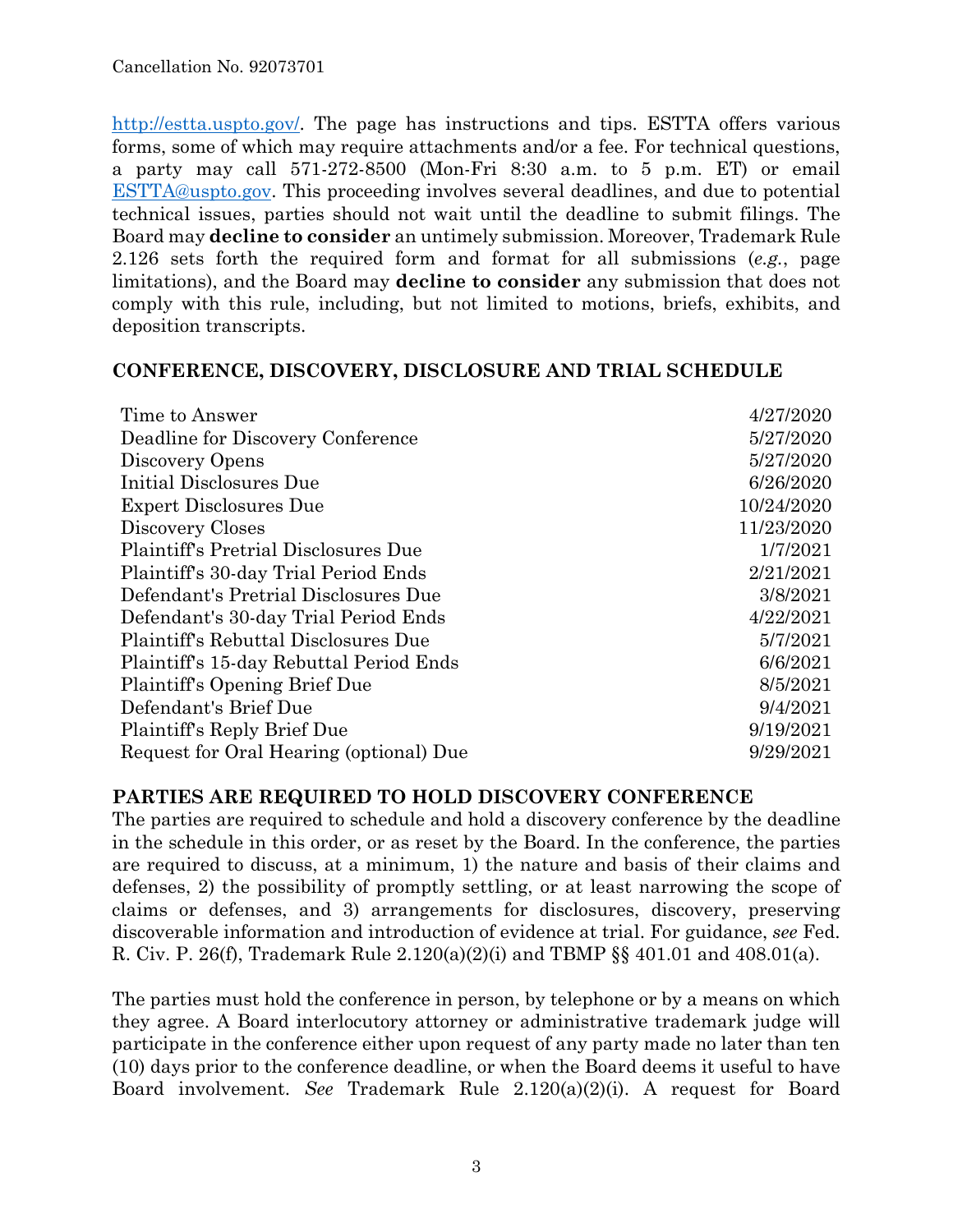participation must be made either through ESTTA, or by telephone call to the assigned interlocutory attorney named on the TTABVUE record for this proceeding. A party requesting Board participation should first determine possible dates and times when all parties are available. A conference with a Board attorney's participation will be by telephone in accordance with the Board's instructions.

For efficiency, the parties may stipulate to various procedural and substantive disclosure, discovery and trial matters (*e.g.*, modification of deadlines and obligations) upon written stipulation and approval by the Board. Trademark Rule  $2.120(a)(2)(iv)$ provides a non-exhaustive list of matters to which parties may stipulate. The best practice is to reduce all stipulations to writing. If email service is not practical, such as for voluminous document production in discovery, the parties should discuss in the conference how production will be made. The parties, and their attorneys or representatives, have **a duty to cooperate** in the discovery process. TBMP § 408.01.

# **PROTECTIVE ORDER FOR CONFIDENTIAL INFORMATION**

The Board's Standard Protective Order is automatically imposed in all *inter partes* proceedings, and is available at https://www.uspto.gov/trademarks-applicationprocess/appealing-trademark-decisions/standard-documents-and-guidelines-0.

During their conference, the parties should discuss whether they will use an alternative or modified protective order, subject to approval by the Board. *See* Trademark Rule 2.116(g) and TBMP § 412. The standard order does not automatically protect confidential information; its provisions for designating confidential information must be utilized as needed by the parties. Trademark Rule 2.126(c) sets forth the procedure for filing confidential submissions.

### **ACCELERATED CASE RESOLUTION (ACR)**

During their conference, the parties are to discuss whether they wish to seek mediation or arbitration, and whether they can stipulate to the Board's Accelerated Case Resolution (ACR) process for a more efficient and cost-effective means of obtaining the Board's determination of the proceeding. For details, and examples of ACR proceedings, *see* TBMP § 528, and the Board's webpage: http://www.uspto.gov/ttab.

### **INITIAL DISCLOSURES AND DISCOVERY**

Regarding the deadline for and contents of initial disclosures, *see* Trademark Rules  $2.120(a)(1)$  and  $(2)(i)$ , and TBMP § 401.02. Regarding deadlines for serving and responding to discovery, *see* Trademark Rule 2.120(a)(3) and TBMP § 403.03. Certain provisions of Fed. R. Civ. P. 26 are applicable in modified form. Note that written discovery (interrogatories, requests for production, requests for admission) must be served **early** enough so that responses will be due **no later than** the close of discovery. Regarding the scope and limits of discovery, *see* TBMP 414; discoverable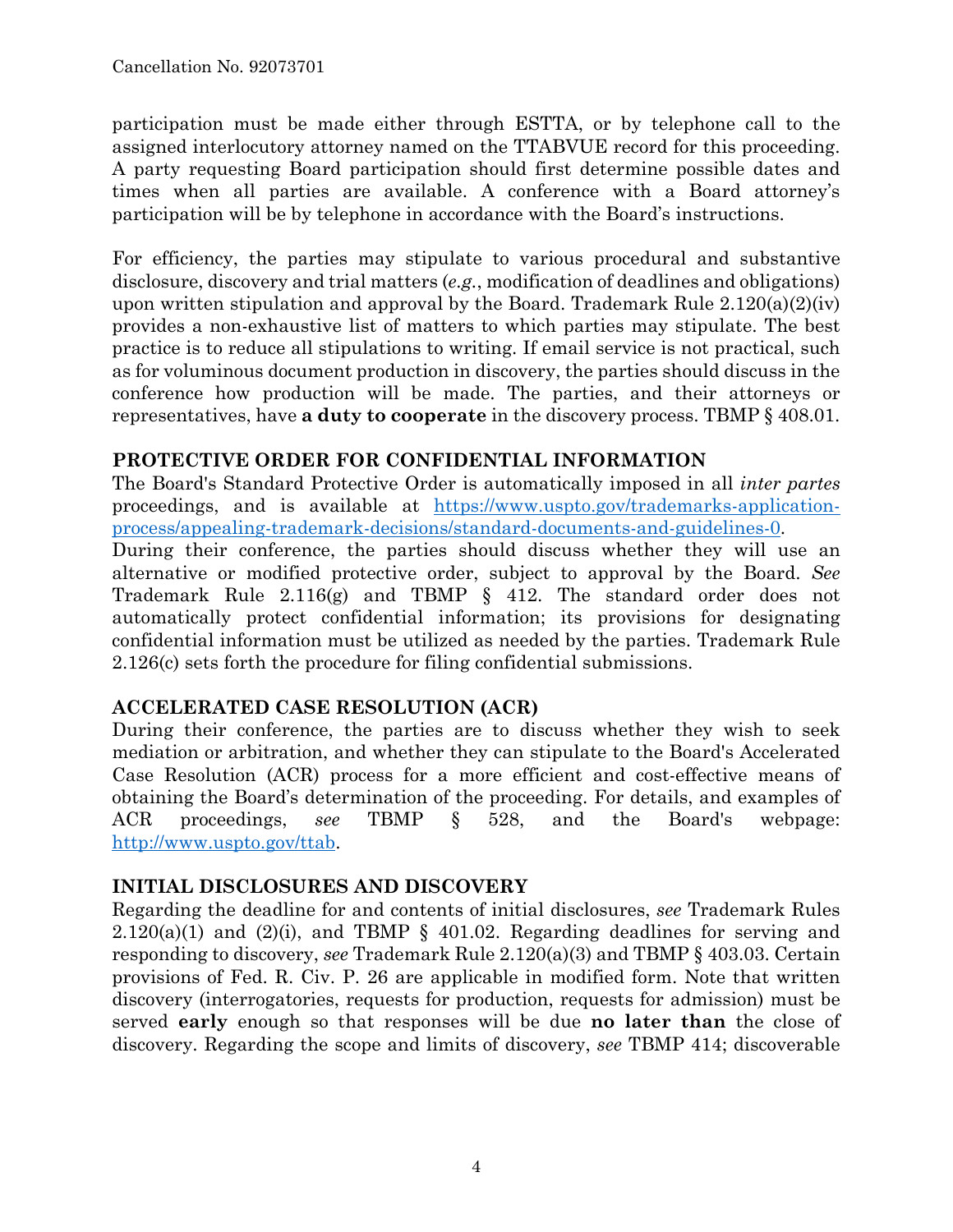items may include documents, tangible things, and electronically stored information (ESI).

# **MOTIONS**

1

Certain provisions of Fed. R. Civ. P. 11 apply to all submissions in Board proceedings. *See* TBMP § 527.02. Regarding available motions, *see* TBMP Chapter 500. Regarding applicable deadlines to respond to motions, depending on the motion filed, *see* Trademark Rules 2.127(a) and (e)(1). When a party timely files a potentially dispositive motion the proceeding is suspended with respect to all matters not germane to the motion. *See* Trademark Rule 2.127(d). In addressing motions or other filings, if it appears to the Board that a telephone conference would be beneficial, or upon request of one or both parties, the Board may schedule a conference. *See* Trademark Rule  $2.120(j)(1)$  and TBMP § 502.06(a).

# **PRETRIAL DISCLOSURES, TRIAL AND BRIEFING**

Regarding the procedures and deadlines for pretrial disclosures and trial, and specifically the noticing, taking, serving and submitting of evidence and testimony, *see* Trademark Rules 2.120(k), 2.121, 2.122, 2.123 and 2.125, as well as TBMP Chapter 700. The parties should review these authorities. For example: witness testimony may be submitted in the form of affidavit or declaration subject to the right to oral cross examination; transcripts of testimony depositions, with exhibits, must be served on each adverse party within thirty (30) days after completion of taking the testimony; certified transcripts and exhibits must be filed, with notice of such filing served on each adverse party; and all notices of reliance must be submitted during the submitting party's assigned testimony period and must indicate generally the relevance the evidence and associate it with one or more issues.

Main briefs shall be filed in accordance with Trademark Rules 2.128(a) and (b). An oral hearing is not required, but will be scheduled upon separate notice timely filed pursuant to Trademark Rule 2.129(a). Regarding briefs and oral hearings, *see* TBMP §§ 801-802.

# **TIPS FOR FILING EVIDENCE, TESTIMONY, OR LARGE DOCUMENTS**

The Board requires each submission to meet the following criteria before it will be considered: 1) pages must be legible and easily read on a computer screen; 2) page orientation should be determined by its ease of viewing relevant text or evidence, for example, there should be no sideways or upside-down pages; 3) pages must appear in their proper order; 4) depositions and exhibits must be clearly labeled and numbered – use separator pages between exhibits and clearly label each exhibit using sequential letters or numbers - and 5) the entire submission should be text-searchable. Additionally, submissions must be compliant with Trademark Rules 2.119 and 2.126. Submissions failing to meet all of the criteria above may require re-filing. **Note:** Parties are strongly encouraged to check the entire document before filing.<sup>1</sup> The

<sup>&</sup>lt;sup>1</sup> To facilitate accuracy, ESTTA provides thumbnails to view each page before submitting.